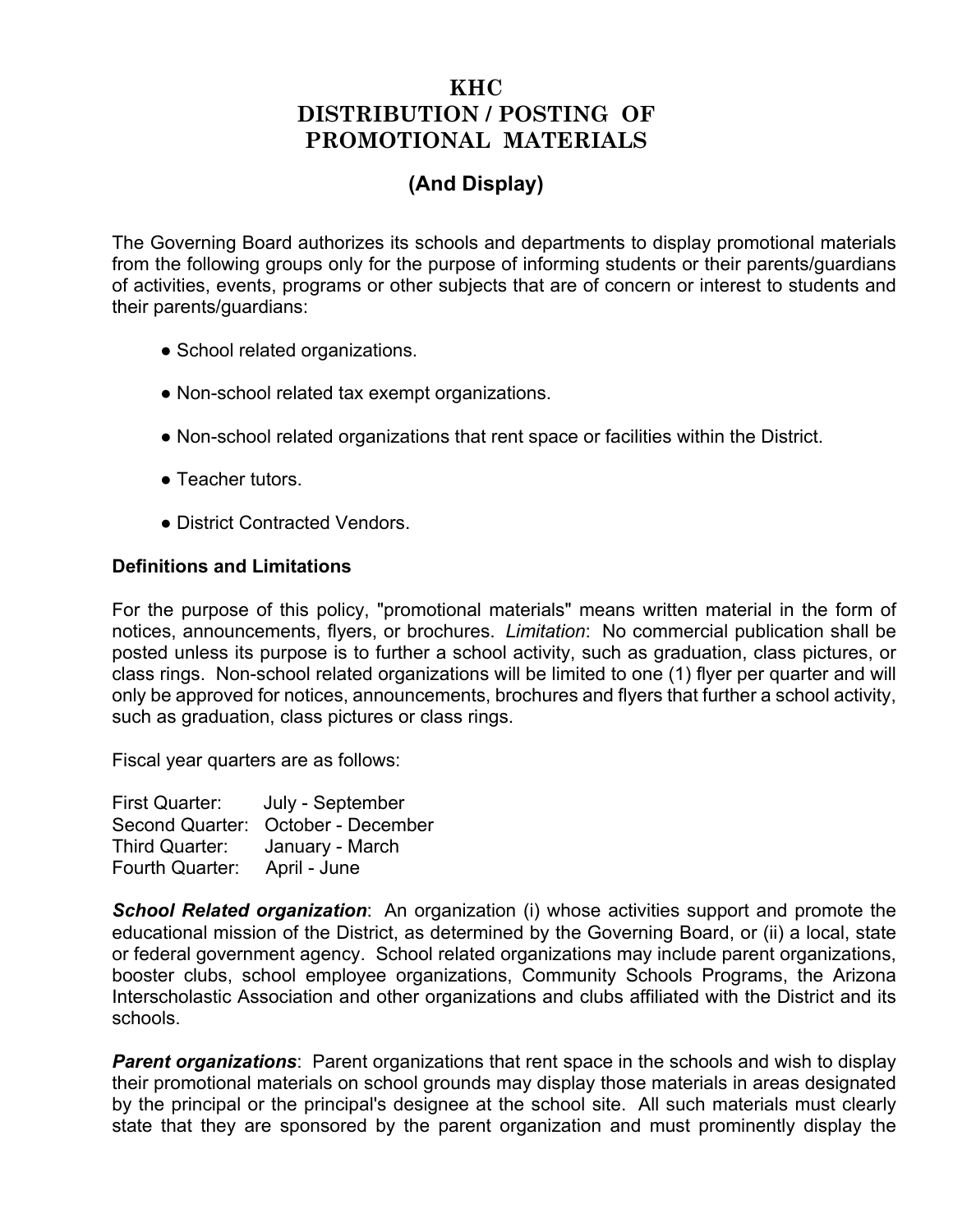District disclaimer. Such materials do not have to be approved by the Legal Department but must be approved by the principal or the principal's designee.

*Non-school related tax exempt organizations*: Organizations that have obtained Internal Revenue Code 501 (c )(3) status. The organization must provide the District with proof that it currently has tax-exempt status pursuant to Section 501(c)(3) (not simply that he organization has applied for such tax-exempt status). The District will maintain a copy of the organization's Section 501 (c )(3) letter. Please note, the District cannot provide legal advice regarding the process to become a 501 (c )(3) tax-exempt organization. Please contact the Internal Revenue Service (IRS) for further information.

*Non-school related organizations that rent space or facilities within the District*. A rental contract must be processed before approval of any written material for display. The material must only refer to the activity being held during the rental. Applications for rental contracts may be obtained by contacting the school site.

*Teacher tutors*. Schools may maintain a list of teachers who provide tutoring services and other types of after-school lessons for students. The list must include a disclaimer that the District is not endorsing such services or the individuals listed and makes no representation as to the suitability of the teachers to provide the services listed. *Please note that District teachers may have restrictions on these activities, as outlined in Board policy and the Teacher Employment Agreement*.

**District Contracted Vendors**. Any person or organization that has a contract with the School District/public entity.

The District and its schools will not distribute or display communications of school-related organizations that, in the judgment of the Superintendent or the Superintendent's designee, would:

- Cause the District to violate state or federal laws or its policies.
- Promote illegal activity for minors.
- Promote illegal discrimination on the basis of gender, race, religion, national origin or ethnicity, or disability.
- Contain words, symbols or images that would be regarded as lewd, obscene, vulgar or plainly offensive if communicated by a student on school grounds.
- Defame a person or organization.
- Threaten serious disruption of a school or school-sponsored activity.

As required by federal law, the District will not deny any non school related organization the opportunity to display materials on the basis that the offered program, activity or event will be provided from a religious, philosophical or political perspective.